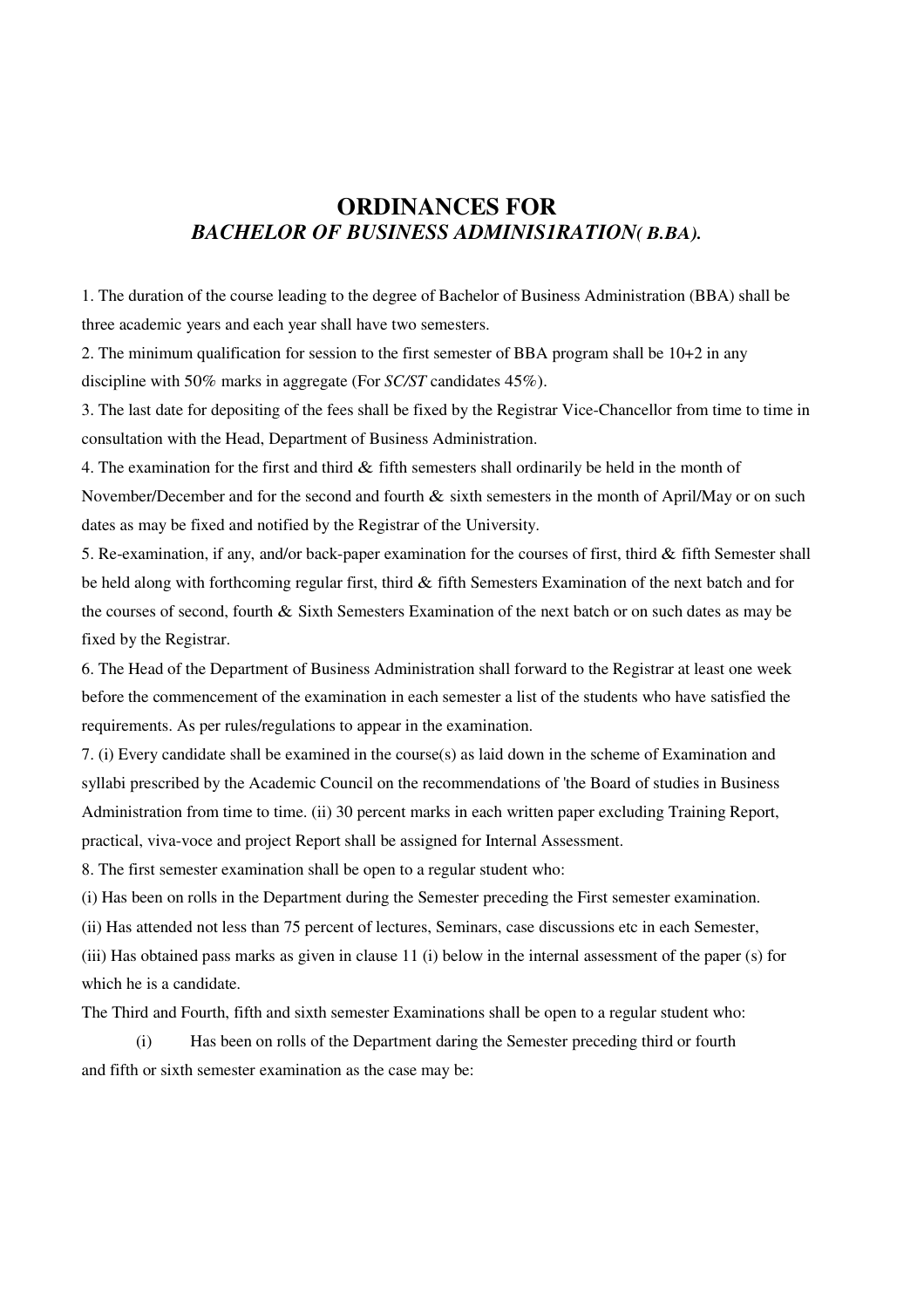(ii) Has attended not less than 75 Percent of lectures, Seminars, case discussions etc. in each semester;

 (iii) Has obtained pass marks in the internal assessment of the paper(s) of the relevant semester of which he is a candidate vide clause 13 below; and

 (iv) Has passed 50% papers of the first and second, third and fourth semesters taken together or covered under clause 13.

The medium of instruction and examination shall be English.

The minimum Percentage of marks to pass the examination in each semester shall be: (i) 40 percent in each written paper and Internal Assessment Separately. (ii) 40 percent in Training Report, Project Report, practical.

The amount of examination fee to be paid by a candidate for each Semester, for reexamination/back paper examination will be as per the norms of the University.

(i) Candidate who has completed the prescribed course of instruction in the department for any Semester Examination but does not appear/re-appear in the concerned paper(s) or having appeared fails, may be allowed, on the recommendation of the Head of the Department, to appear/re-appear in concerned paper (s) as the case may be, with the next regular examination when such examination is held, without attending the classes. Such a candidate, in the meantime may prosecute his/her studies for the next higher Semester(s) and appear in the examination(s) for the same along with the examination for corresponding lower Semester(s). If a candidate fails to pass in any. Semester examination even in the second chance as mentioned above, he may be allowed one additional chance on valid reason to appear in the examination, when held. (ii) Provided that a candidate shall have to secure at least 40 percent marks separately as well as jointly with internal assessment in not less than 50 percent of the written papers appeared/prescribed in the first and second, third and fourth semesters as the case may be failing which he/she shall not be permitted to continue his studies for the third and fourth, fifth and sixth semesters as the case may be and shall be required to repeat all paper(s) of first and second, third and fourth, fifth and sixth semesters as the case may be, as a regular student as and when this/these paper(s) is/are offered. In such cases, the repetition of paper(s) will be allowed only once.

Explanation: 50 percent of rive papers shall be taken as three (3) and that of seven papers as four (4) under this clause.

(iii) Provided that a candidate must have passed all the sixth semester examination since the date of joining the

first semester within 6 years of his admission to the first semester of the BBA failing which he/she will be deemed to be unfit for the BBA Programme.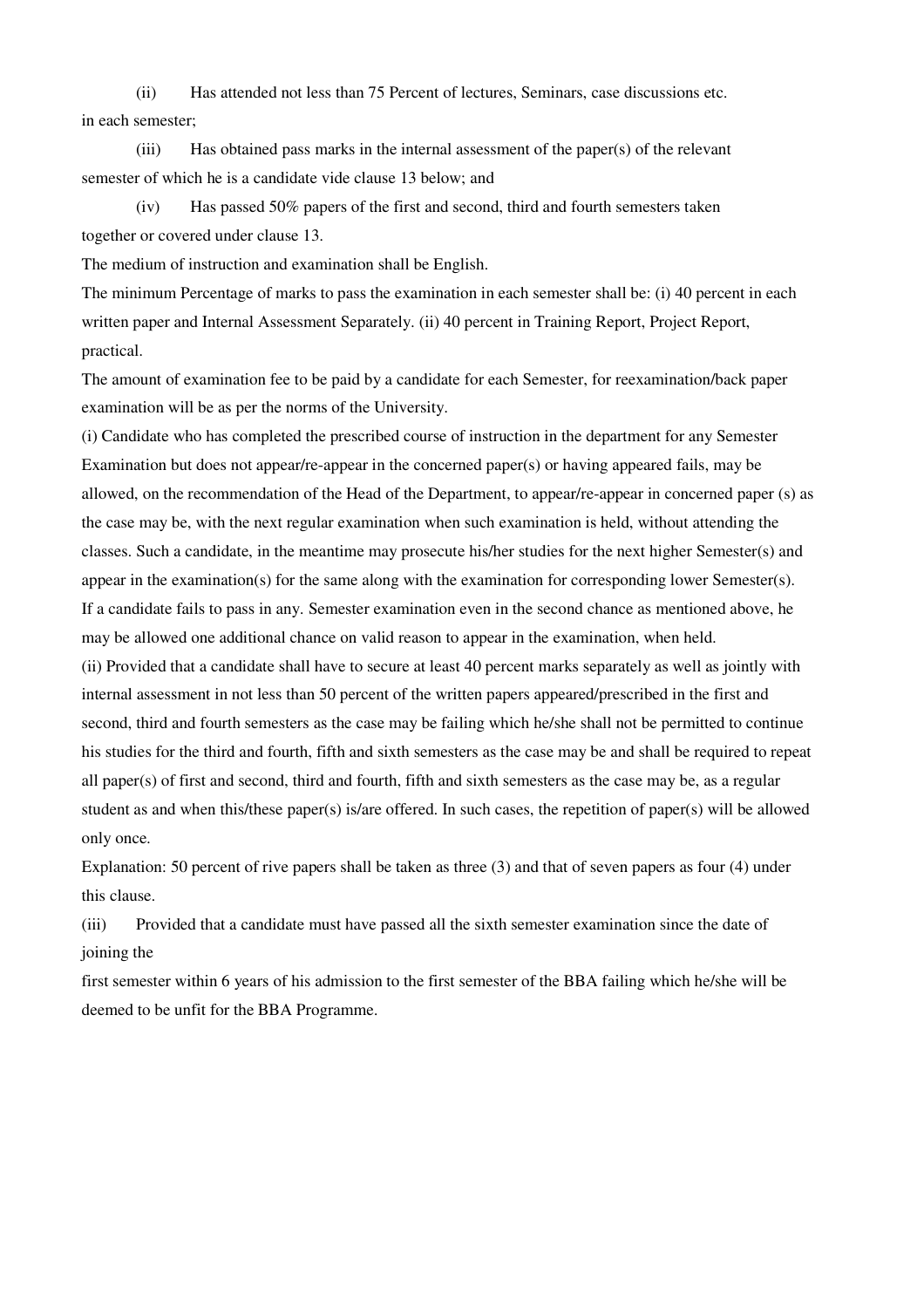A Candidate, whose result is declared late for on fault of his/her, may attend classes for the next higher Semester provisionally at his own risk and responsibility, subject to his/her passing of the concerned Semester Examination. In Case a candidate fails to pass the concerned Semester Examination his attendance/Internal Assessment in next higher Semester in which he was allowed to attend classes provisionally shall stand cancelled.

15. A Candidate, who having passed any Semester examination discontinues his studies may be permitted to join the next Semester within two years of his passing the previous Semester Examination.

The Internal Assessment awards of a candidate who fails in any semester examination shall be carried forward to the next examination provided that a candidate who has not obtained pass marks in the Internal Assessment for any paper(s) will not be allowed to take examination in the said paper(s) in the relevant Semester unless he repeats the course in the paper (s) concerned and obtains the minimum pass marks in the Internal Assessment.

As soon as possible after the termination of the examination the Registrar shall publish the result of the Semester Examination.

17. Each Candidate shall receive a copy of the detailed marks card on the declaration of the result.

The list of successful candidates after the Sixth Semester Examination shall be arranged as under in three categories on the basis of the aggregate marks obtained in the First, Second, Third, Fourth & Fifth & Sixth Semester Examination taken together, and the division obtained by the

candidate will be stated in his/her Degree:

(i) Those who obtain 60 percent or more marks: First Division;

 (ii) Those who obtain 50 percent or marks but less than 60 percent marks: Second Division;

 (iii) Those who obtain 40 percent or marks but less than 50 percentage: Pass The improvement facility and grace marks will be allowed to the B .B.A. Students as per the general policy of the University.

The evaluation of Internal Assessment work shall be conducted in accordance with the guidelines laid down by the Board of studies in Business Administration. The head of the Department shall ensure that these guidelines are followed and made available to the students also at the appropriate time.

Every student of B.B.A. shall be required to undergo practical training in an approved business organization for not less than six weeks to maximum eight weeks, normally in the summer vacation after the end of the fourth Semester. The Candidates shall be required to undergo training in the various areas of the organization concerned. The work done by the candidate in the trainL'1g shall be submitted in the form of a training report. The Candidate shall be required to submit two copies of the training Report, type-written in double space in the office of the head of the department! Coordinator. The last date for submission of the training Report in the office of the H.O.D./Coordinator shall be two months from the date of completion of the training which in exceptionally case may extended by the *H.D.D.* The Training Report shall carry 100 marks,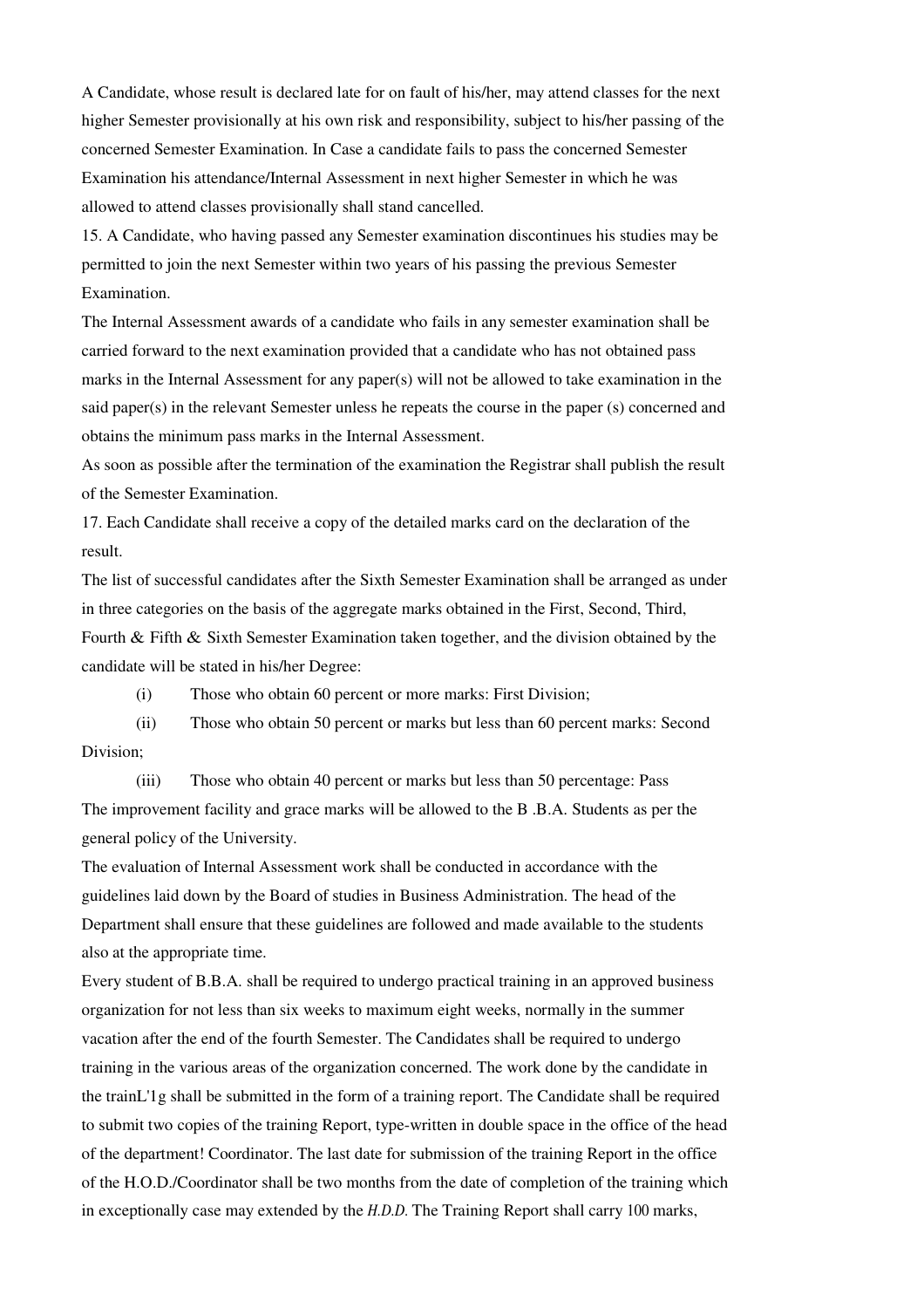fifty for report and fifty for viva-voce/ presentation and the evaluation shall be done as under: Evaluation of report & viva-voce/presentation shall be done jointly by the external examiner, Head of the department & co-coordinator.

(a) The subject of the project shall be approved by the Head of the Department.

(b) The candidate shall be required to submit two copies of the project report, type-written in double space. The' last date for the submission of Project Report in the office of the Registrar Head of the Department shall be one month before the commencement of the sixth semester examination which in exceptional case may be extend by the Head of the Department. (c) The Project report shall carry 100 marks, 70 marks for the project report and 3 0 marks for viva-voce. The external and internal examiners shall evaluate t'1e Project Report jointly at the time of viva-voce. The external and internal examiners shall give awards from out or 35 for Project Report and 15 for viva-voce each. In case of any difference of opinion between the external and internal examiners, the Head of the Department will act as a moderator. Not withstanding the integrated nature of this programme it is spread over three academic years, the regulations in force at the time a student joins the programme shall hold good only for the examination held during or at the end of the academic year and nothing in regulations shall be deemed to debar the University from amending the regulations and the amended regulations, if any,

shall apply to all students, whether old or new.

## *Course Structure of BBA (Bachelor of Business Admillistration)*

## **BBA FIRST SEMESTER**

|                                               |           | theory | INT. | Total |
|-----------------------------------------------|-----------|--------|------|-------|
| BBA-IOI-Principle $\&$ Practice of Management |           | 70     | 30   | 100   |
| BBA-102-Business Communication                |           | 70     | 30   | 100   |
| BBA-I03-Financial Accounting                  |           | 70     | 30   | 100   |
| <b>BBA-I04-Business Law</b>                   |           | 70     | 30   | 100   |
| <b>BBA-I05-Business Economics</b>             |           | 70     | 30   | 100   |
| BBA-I06-Computer fundamentals                 |           | 50     | 30   | 100   |
|                                               | practical |        | 20   |       |
| <b>BBASECONDSEMESTER</b>                      |           |        |      |       |
| BBA-201-Organisational Behaviour              |           | 70     | 30   | 100   |
| BBA-202-Business Environment                  |           | 70     | 30   | 100   |
| <b>BBA-203-Business Mathematics</b>           |           | 70     | 30   | 100   |
| BBA-204-Environmental Management              |           | 70     | 30   | 100   |
| BBA-205-Management Accounting                 |           | 70     | 30   | 100   |
| BBA-206-Profit Planning & Control             |           | 70     | 30   | 100   |
| <b>THIRD SEMESTER</b>                         |           |        |      |       |
| <b>BBA-30 I-Production Methods</b>            |           | 70     | 30   | 100   |
| BBA-302-Manpower Management                   |           | 70     | 30   | 100   |
| BBA-303-Marketing Concept                     |           | 70     | 30   | 100   |
| BBA-304-Business Finance-I                    |           | 70     | 30   | 100   |
| <b>BBA-305-Business Statistics</b>            |           | 70     | 30   | 100   |
| BBA-306-Computers Applications                |           | 50     | 30   | 100   |
|                                               | practical |        | 20   |       |